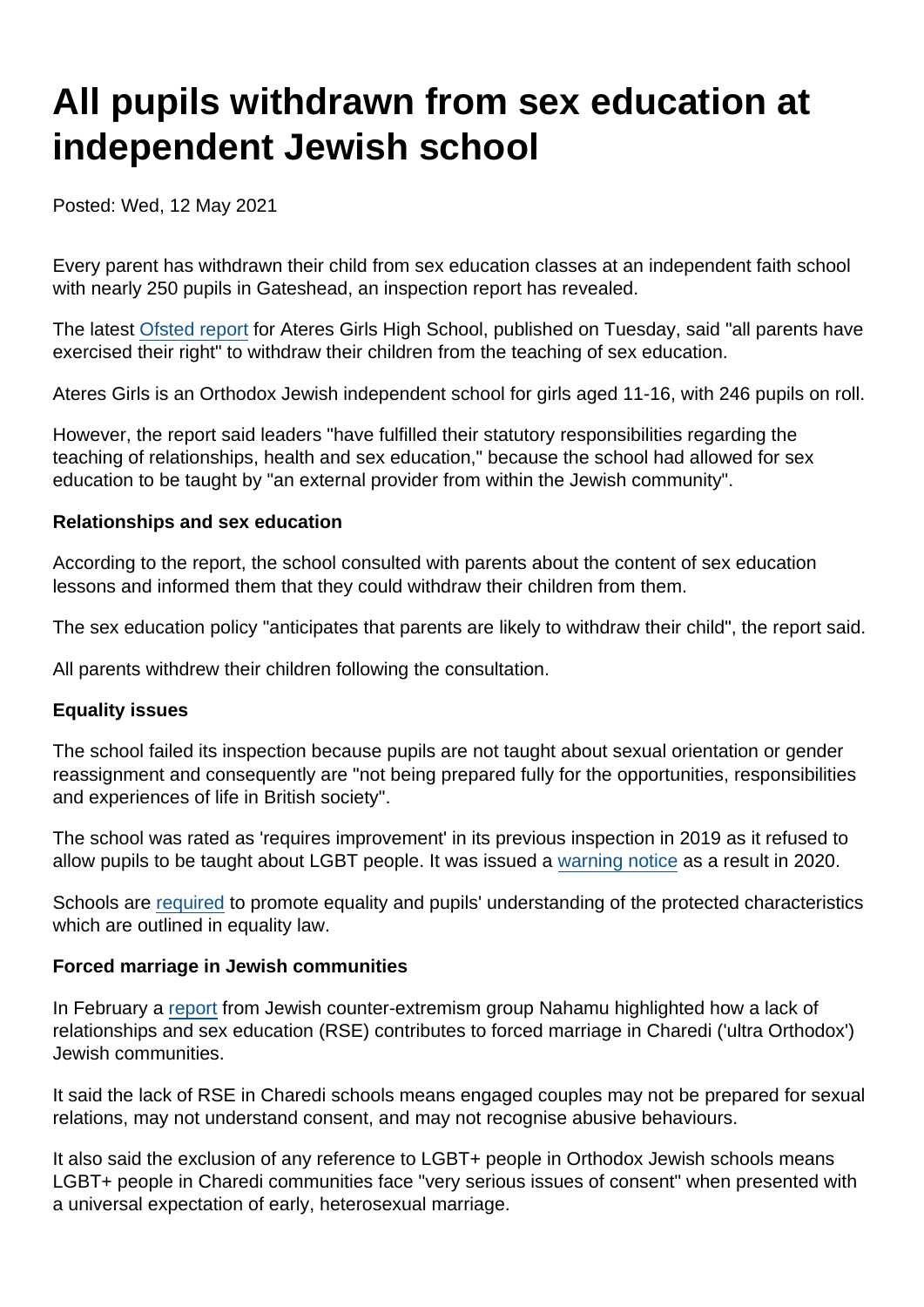### NSS comment

National Secular Society head of policy and research Megan Manson said: "It is alarming that a school where no pupils are receiving sex education can be considered to be meeting statutory responsibilities to provide RSE. It risks setting a precedent that renders the standards used to regulate independent schools meaningless.

"With the problem of forced marriages in Orthodox Jewish communities increasingly coming to light, it is increasingly important to ensure all children, regardless of their parents' religious background, have access to age-appropriate, objective and inclusive RSE."

Image by [Pexels](https://pixabay.com/users/pexels-2286921/?utm_source=link-attribution&utm_medium=referral&utm_campaign=image&utm_content=2181920) from [Pixabay](https://pixabay.com/?utm_source=link-attribution&utm_medium=referral&utm_campaign=image&utm_content=2181920).

## While you're here

Our news and opinion content is an important part of our campaigns work. Many articles involve a lot of research by our campaigns team. If you value this output, please consider supporting us today.

P.S. make sure to check out the related campaigns below.

- [Support us from just £1 a month](https://www.secularism.org.uk/donate.html)
- [Share on What's App](whatsapp://send?text=http://www.secularism.org.uk/news/2021/05/all-pupils-withdrawn-from-sex-education-at-independent-jewish-school?format=pdf)
- [Share on Facebook](https://www.facebook.com/sharer/sharer.php?u=http://www.secularism.org.uk/news/2021/05/all-pupils-withdrawn-from-sex-education-at-independent-jewish-school?format=pdf&t=All+pupils+withdrawn+from+sex+education+at+independent+Jewish+school)
- [Share on Twitter](https://twitter.com/intent/tweet?url=http://www.secularism.org.uk/news/2021/05/all-pupils-withdrawn-from-sex-education-at-independent-jewish-school?format=pdf&text=All+pupils+withdrawn+from+sex+education+at+independent+Jewish+school&via=NatSecSoc)
- [Share on Email](https://www.secularism.org.uk/share.html?url=http://www.secularism.org.uk/news/2021/05/all-pupils-withdrawn-from-sex-education-at-independent-jewish-school?format=pdf&title=All+pupils+withdrawn+from+sex+education+at+independent+Jewish+school)
- [Subscribe to RSS Feed](/mnt/web-data/www/cp-nss/feeds/rss/news)

Tags: [Independent Schools](https://www.secularism.org.uk/news/tags/Independent+Schools), [RSE](https://www.secularism.org.uk/news/tags/RSE)

### Related Campaigns

[Independent education](https://www.secularism.org.uk/independent-education/)

Children's rights in unregistered, supplemental and independent, faith schools and home education.

[Read More](https://www.secularism.org.uk/independent-education/)

[Protect RSE](https://www.secularism.org.uk/sex-education/)